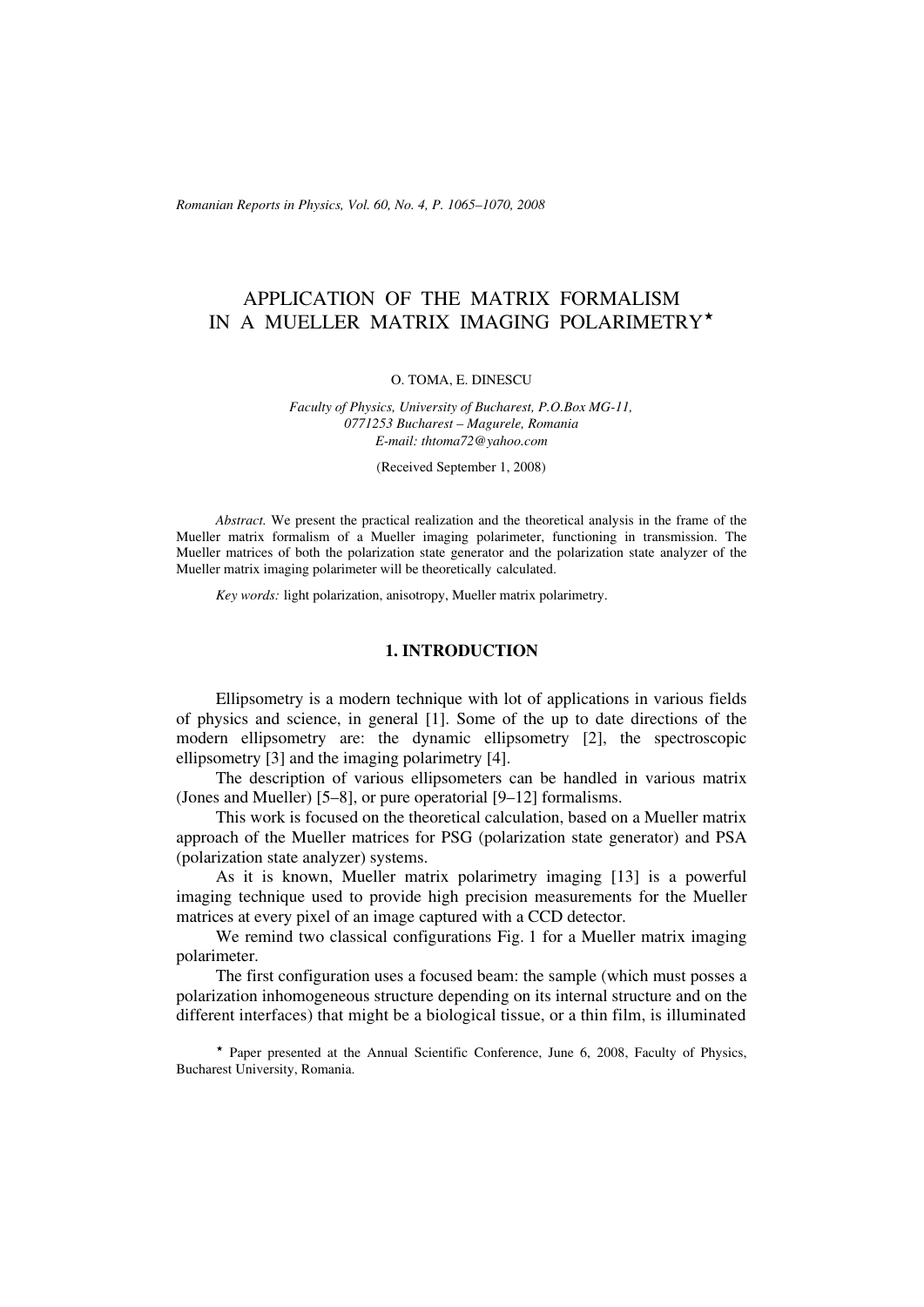

Fig. 1 – Classical configurations for a Mueller matrix imaging polarimeter, in the focused beam (above) or expanded beam (below) setup: a) light polarizer; b) quarter – wave plate.

with a focused beam and a second lens (or microscope objective) collects the transmitted light. This second lens is imaged onto the CCD, so that each pixel will correspond to a different incidence angle on the sample. Thus, this configuration is used for determining how the polarization properties of a plan sample vary with the incident direction of the light.

The second configuration is in the expanded beam and it is used to confirm the level of polarization aberrations in the beam expanding optics (this kind of polarimeter have increased costs because the polarization elements costs increase exponentially with the clear aperture).

Both these systems permit the acquisition of 16 Mueller matrix images and therefore the possibility of extracting a relatively reduced quantity of information regarding the polarization properties of the investigated sample.

### **2. EXPERIMENTAL SET-UP**

In Fig. 2 it is presented the optical scheme [14] used in the acquisition of the Mueller matrix images. We have build up this polarimeter using a blue laser diode (with the wavelength of 457 nm) and with all the optical polarization components adapted to this wavelength.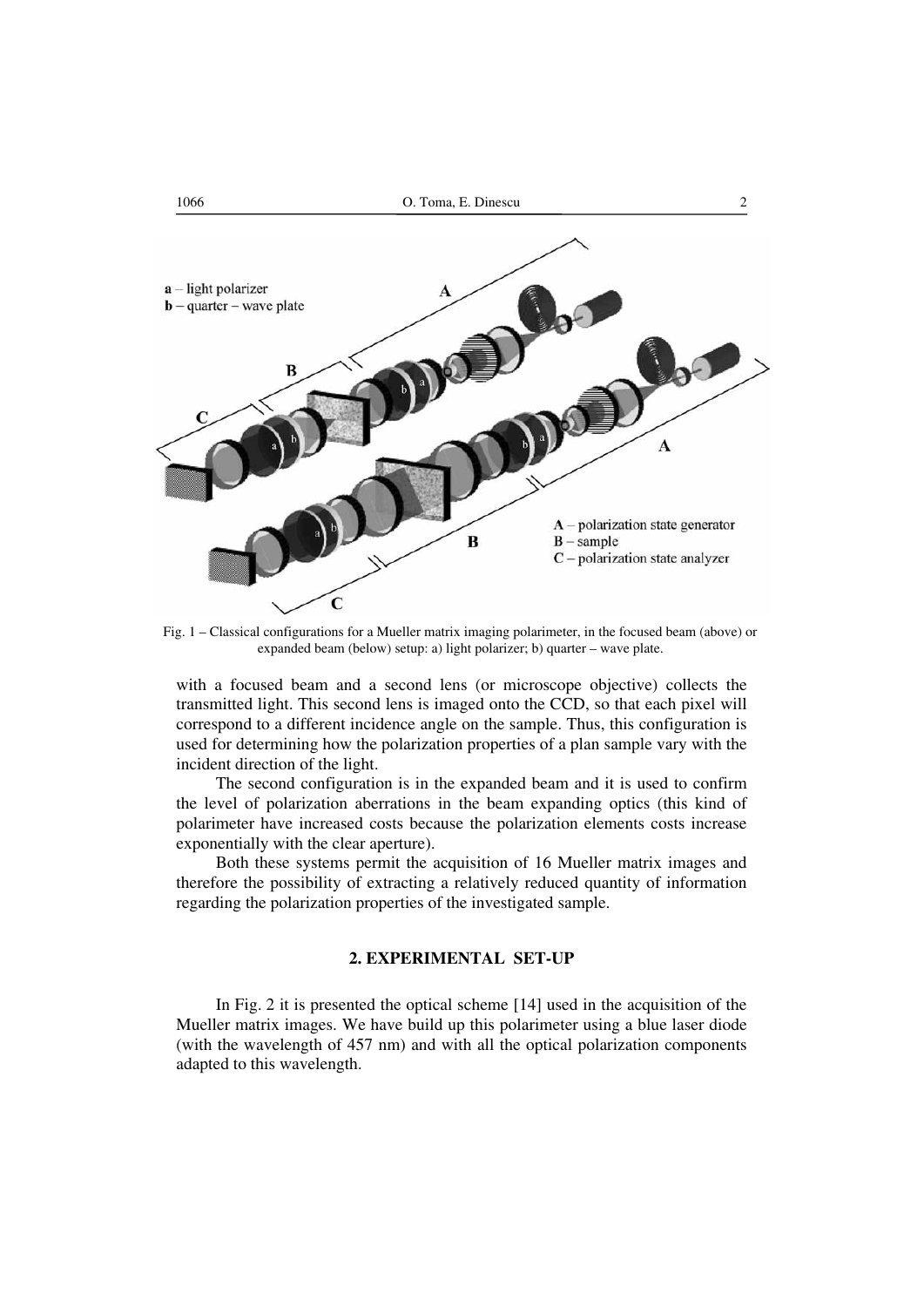

Fig. 2 – Optical scheme of the Mueller polarization imaging system.

A collimated laser beam (1), enters into the PSG system formed by two quarter-wave plates (3) and (5) and a polarizer (4).

Thus, this system provides, for different rotation angles of its mobile parts, the corresponding Stokes vectors of the incident beam of light on the sample (6).

The Mueller matrix polarization images are projected onto the plane of a light sensitive CCD camera (10) with the minimum resolution  $800 \times 600$  pixels, using a microscope objective (7) with approx. focal length 15 cm. This experimental set-up permits the recording of 24 polarization images, thanks to the supplementary quarter-wave plate (5) and therefore the possibility of extracting more information regarding the investigated object.

The PSA system is formed by a quarter-wave plate (8) and another polarizer (9), so this system generates the ensemble of the Stokes vectors for the light arriving at the CCD.

# **3. THEORETICAL CONSIDERATIONS AND RESULTS**

We will obtain some analytical expressions for the Mueller matrix elements for both systems involved in our experimental set-up: the polarization state generator system (PSG) and the polarization state analyzer system (PSA).

The first quarter-wave plate (3) (an ideal, homogeneous, linear retarder with  $\rho$  – the azimuth of its fast axis, equal to 0), has the following associated matrix:

$$
M_1 = \begin{pmatrix} 1 & 0 & 0 & 0 \\ 0 & 1 & 0 & 0 \\ 0 & 0 & 0 & 1 \\ 0 & 0 & -1 & 0 \end{pmatrix} . \tag{1}
$$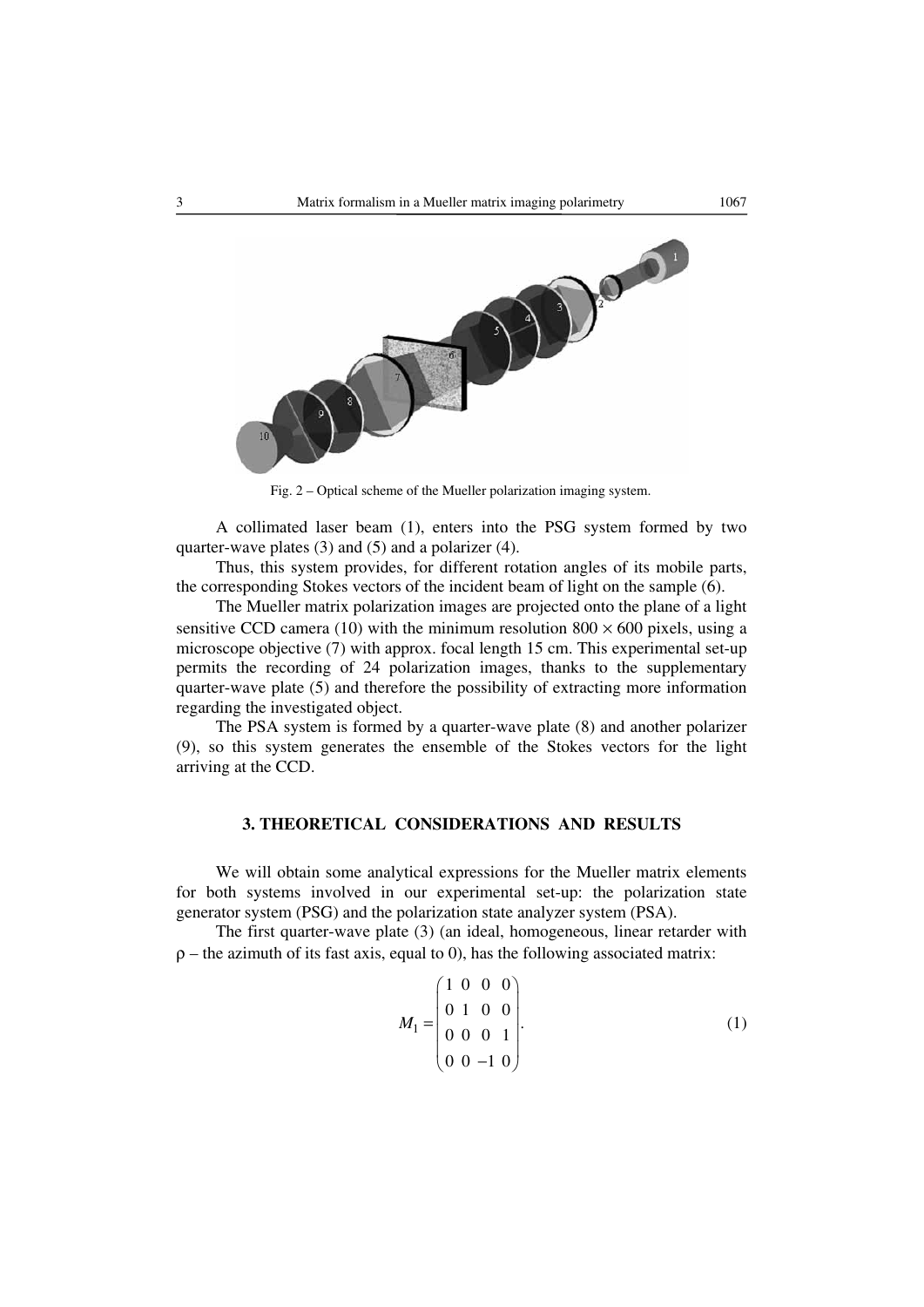The rotating polarizer (4) (an ideal, homogeneous, linear polarizer, with  $\theta$  – the azimuth of its transmission axis) has this corresponding matrix:

$$
M_2 = \frac{1}{2} \begin{pmatrix} 1 & \cos 2\theta & \sin 2\theta & 0 \\ \cos 2\theta & \cos^2 2\theta & \cos 2\theta \sin 2\theta & 0 \\ \sin 2\theta & \cos 2\theta \sin 2\theta & \sin^2 2\theta & 0 \\ 0 & 0 & 0 & 0 \end{pmatrix}.
$$
 (2)

The second quarter-wave plate (5) (an ideal, homogeneous, linear retarder with  $\rho \neq 0$ ) has its corresponding matrix as it follows:

$$
M_3 = \begin{pmatrix} 1 & 0 & 0 & 0 \\ 0 & \cos^2 2\rho & \cos 2\rho \sin 2\rho & -\sin 2\rho \\ 0 & \cos 2\rho \sin 2\rho & \sin^2 2\rho & \cos 2\rho \\ 0 & \sin 2\rho & -\cos 2\rho & 0 \end{pmatrix}.
$$
 (3)

Thus, the polarization state generator matrix will be:

$$
M_G = M_3 M_2 M_1, \tag{4}
$$

and the Mueller matrix elements are calculated below:

| $m_{11} = 1$                                             | $m_{31} = \sin 2\rho \cos 2(\rho - \theta)$                       |
|----------------------------------------------------------|-------------------------------------------------------------------|
| $m_{12} = \cos 2\theta$                                  | $m_{32}$ = sin 2 $\rho$ cos 2 $\theta$ cos 2( $\rho$ – $\theta$ ) |
| $m_{13} = 0$                                             | $m_{33} = 0$                                                      |
| $m_{14} = \sin 2\theta$                                  | $m_{34} = \sin 2\rho \sin 2\theta \cos 2(\rho - \theta)$          |
| $m_{21} = \cos 2\rho \cos 2(\delta - \theta)$            | $m_{41} = \sin 2(\rho - \theta)$                                  |
| $m_{22} = \cos 2\rho \cos 2\theta \cos 2(\rho - \theta)$ | $m_{42} = \cos 2\theta \sin 2(\rho - \theta)$                     |
| $m_{23} = 0$                                             | $m_{43} = 0$                                                      |
| $m_{24} = \cos 2\rho \sin 2\theta \cos 2(\rho - \theta)$ | $m_{44} = \sin 2\theta \sin 2(\rho - \theta)$ .                   |

In the same manner we will calculate the elements corresponding to the PSA system.

So, the rotating quarter-wave plate (8) (an ideal, homogeneous, linear retarder with  $\rho \neq 0$ ) and the rotating polarizer (9) (an ideal, homogeneous, linear polarizer, with  $\theta$  – the azimuth of its transmission axis) have their associated matrices  $M_3$ and, respectively,  $M_2$ , described by the relations (3) and (2).

Therefore, the polarization state analyzer matrix will be:

$$
M_A = M_2 M_3 \tag{5}
$$

and the Mueller matrix elements are also calculated below: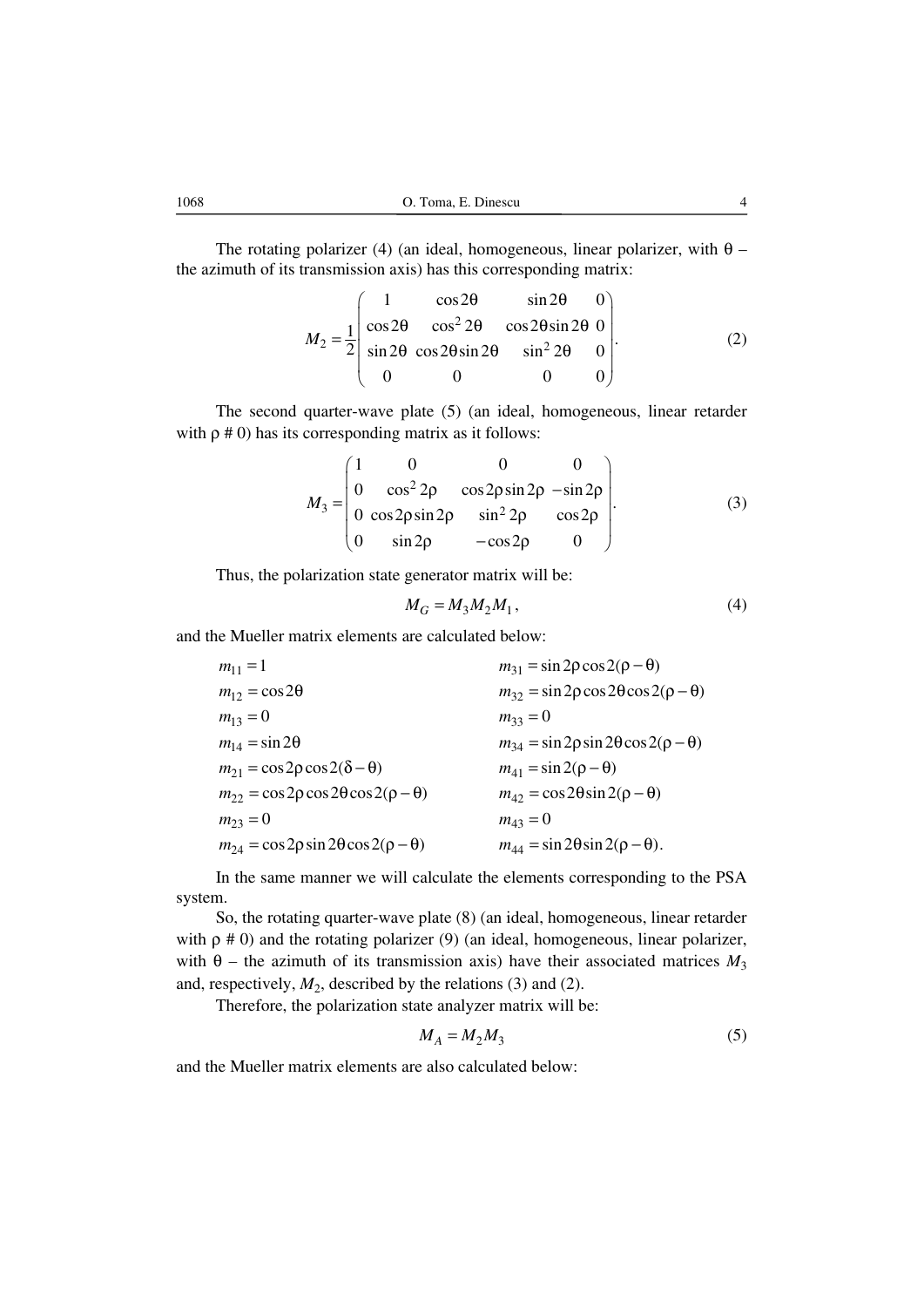| $m_{11} = 1$                                             | $m_{31} = \sin 2\theta$                                         |
|----------------------------------------------------------|-----------------------------------------------------------------|
| $m_{12} = \cos 2\rho \cos 2(\rho - \theta)$              | $m_{32}$ = sin 2 $\theta$ cos 2 $\rho$ cos 2( $\rho - \theta$ ) |
| $m_{13} = \sin 2\rho \cos 2(\rho - \theta)$              | $m_{33} = \sin 2\rho \sin 2\theta \cos 2(\rho - \theta)$        |
| $m_{14} = \sin 2(\theta - \rho)$                         | $m_{34} = \sin 2\theta \sin 2(\theta - \rho)$                   |
| $m_{21} = \cos 2\theta$                                  | $m_{41} = 0$                                                    |
| $m_{22} = \cos 2\rho \cos 2\theta \cos 2(\rho - \theta)$ | $m_{42} = 0$                                                    |
| $m_{23} = \sin 2\rho \cos 2\theta \cos 2(\rho - \theta)$ | $m_{43} = 0$                                                    |
| $m_{24} = \cos 2\theta \sin 2(\theta - \rho)$            | $m_{44} = 0$ .                                                  |

Each rotating polarization component of the experimental set-up permit us the obtaining of different values for the angles θ and  $ρ$ . Thus, different values for the Mueller matrix elements corresponding to the PSG and PSA systems Mueller matrices can be obtained, and from these matrices an important quantity of information regarding the polarization properties of the investigated sample can be extracted.

#### **4. CONCLUSIONS**

The calculus of the elements corresponding to the Mueller matrices for the polarization state generator and the polarization state analyzer systems involved in this Mueller matrix imaging polarimeter, was performed.

In comparison with the classical acquisition of 16 Mueller matrix images of the sample, the experimental set-up used permits the recording of 24 polarization images and therefore the possibility of extracting more information regarding the investigated object.

#### REFERENCES

- 1. R. M. Azzam, N. M. Bashara, *Ellipsometry and Polarized Light*, Elsevier, Amsterdam, 1996.
- 2. E. Bernabeu, J. J. Gil, *An experimental device for the dynamic determination of Mueller matrices*, J. Opt., **16**, *3*, 139–141 (1985).
- 3. H. Fujiwara, *Spectroscopic ellipsometry, Principles and applications*, John Wiley and Sons Ltd., 2007.
- 4. J. S.Tyo, D. L. Goldstein, D. B. Chenault, J. A. Shaw, *Review of passing image polarimetry for remote sensing applications*, Appl. Opt., **45**, 5452–5469 (2006).
- 5. D. H. Goldstein, E. Collett, *Polarized Light*, CRS Press, NewYork, 2003.
- 6. S. Huard, *Polarisation de la lumière*, Masson, Paris, 1994.
- 7. S. Y. Lu, R. A. Chipman, *Mueller matrices and the degree of polarization*, Opt. Commun., **146**, 11–14 (1998).
- 8. S. N. Savenkov, *Optimization and structuring of the instrument matrix for polarimetric measurements*, Opt. Eng., **41**, 965–972 (2002).